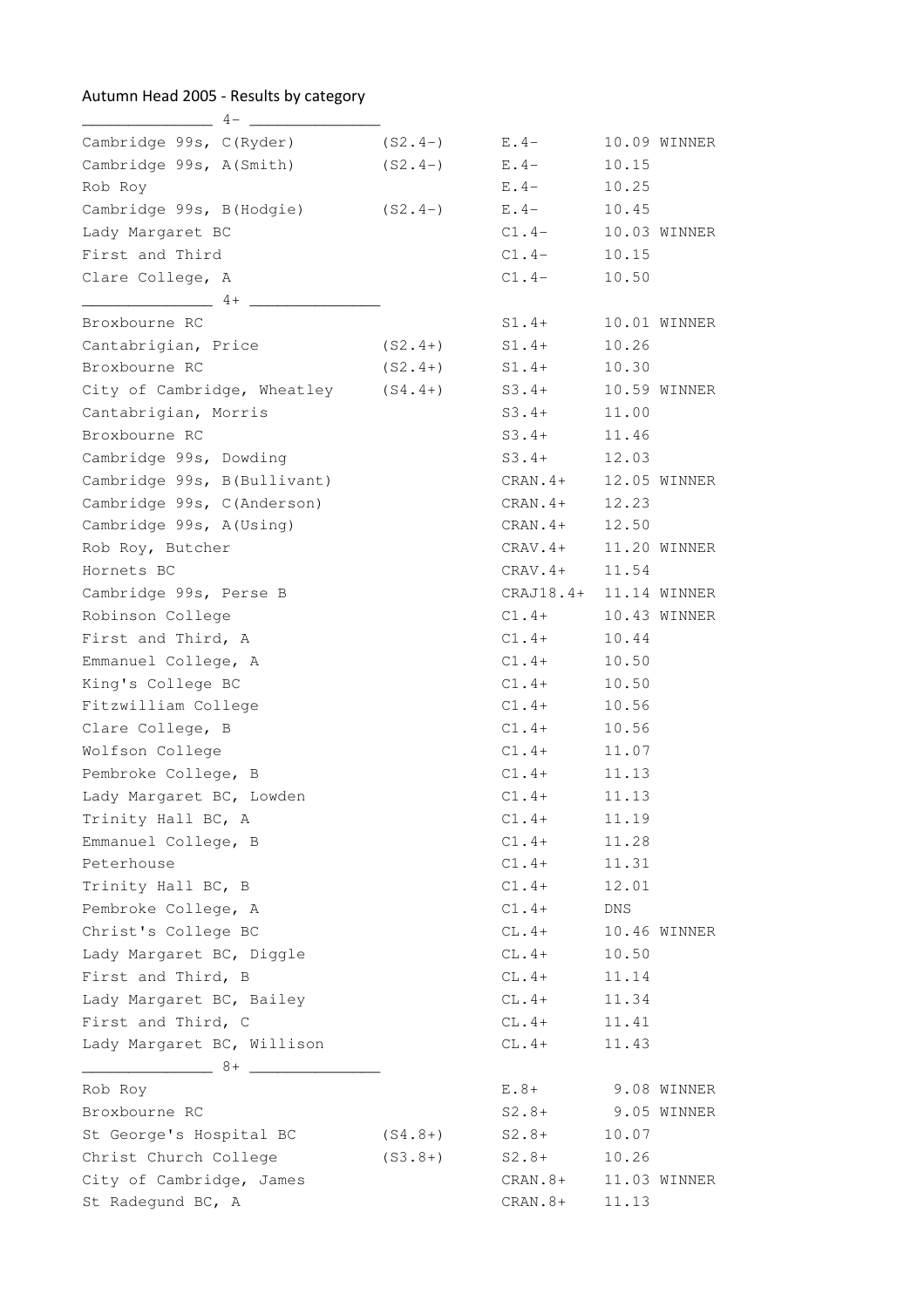| St Radeqund BC, B                                         |                               | CRAN.8+                | 11.53 |              |
|-----------------------------------------------------------|-------------------------------|------------------------|-------|--------------|
| Champion of the Thames, Doggett                           |                               | CRAN.8+                | 12.20 |              |
| X Press BC, Biggles                                       |                               | CRAV.8+                |       | 10.27 WINNER |
| Champion of the Thames                                    |                               | $CRAV.8+$              | 10.44 |              |
| X Press BC, 8.07                                          |                               | $CRAV.8+$              | 10.52 |              |
| Cantabrigian, Gunning                                     |                               | CRAV. 8+ 11.37         |       |              |
| Cambridge 99s, Perse A                                    |                               | CRAJ18.8+ 13.04 WINNER |       |              |
| First and Third                                           |                               | $C1.8+$                |       | 9.25 WINNER  |
| Jesus College                                             |                               | $C1.8+$ 9.31           |       |              |
| Emmanuel College                                          |                               | $C1.8+$                | 9.32  |              |
| Clare College                                             |                               | $C1.8+$                | 9.43  |              |
| Churchill College                                         |                               | $C1.8+$ 9.55           |       |              |
| Girton College                                            |                               | $C1.8+$                | 9.59  |              |
| Darwin College                                            |                               | $C1.8+ 10.20$          |       |              |
| St George's Hospital BC                                   |                               | $C1.8+$ 10.23          |       |              |
| Robinson College                                          |                               | CL.8+ 10.09 WINNER     |       |              |
| Trinity Hall BC                                           |                               | $CL.8+$                | 11.41 |              |
| $\frac{4x}{2}$                                            |                               |                        |       |              |
| Broxbourne RC                                             |                               | S2.4x 9.33 WINNER      |       |              |
| Rob Roy                                                   | (S3.4x)                       | S2.4x 9.51             |       |              |
| City of Cambridge, Lewsey                                 |                               | CRAS3.4x 10.30 WINNER  |       |              |
| Leys/Rob Roy, B                                           |                               | J18.4x 9.44 WINNER     |       |              |
| Leys/Rob Roy, A                                           |                               | J18.4x 9.49            |       |              |
| Cantabrigian, Levien                                      |                               | $J18.4x$ 10.38         |       |              |
| Leys/Rob Roy, C                                           |                               | $J18.4x$ 10.56         |       |              |
| Leys/Rob Roy, D                                           |                               | J18.4x                 | 11.12 |              |
| $4x+$                                                     |                               |                        |       |              |
| Cantabrigian, Frazer (CRAJ16.4x+) CRAJ18.4x+ 12.59 WINNER |                               |                        |       |              |
| Cantabrigian, Perkins                                     | (CRAJ16.4x+) CRAJ18.4x+ 13.13 |                        |       |              |
| Rob Roy                                                   |                               | CRAJ18.4x+ 15.57       |       |              |
| $W.4+$                                                    |                               |                        |       |              |
| Cantabrigian, Clark                                       | $(WS3.4+)$                    | $WS2.4+$               |       | 12.03 WINNER |
| Cambridge 99s, Westbury                                   |                               | $WS2.4+$               | 12.08 |              |
| Cambridge 99s, De Louvois                                 | $(WS3.4+)$                    | $WS2.4+$               | 12.20 |              |
| Churchill College                                         | $(WN \cdot 4+)$               | $WS4.4+$               |       | 12.46 WINNER |
| Cambridge 99s, Stanford                                   |                               | $WS4.4+$               | 14.31 |              |
| Cantabrigian, Adams                                       | $(WN \cdot 4+)$               | WS4.4+                 | DNS.  |              |
| X Press BC, Cooper                                        |                               | $WCRAM.4+$             |       | 13.30 WINNER |
| Cantabrigian, Hannah                                      |                               | $WCRAV.4+$             |       | 13.00 WINNER |
| Clare College, A                                          |                               | $WC1.4+$               |       | 11.34 WINNER |
| Trinity Hall BC, A                                        |                               | $WC1.4+$               | 12.01 |              |
| Newnham College                                           |                               | $WC1.4+$               | 12.08 |              |
| Clare College, B                                          |                               | $WC1.4+$               | 12.13 |              |
| Churchill College                                         |                               | $WC1.4+$               | 12.14 |              |
| Lady Margaret BC, B                                       |                               | $WC1.4+$               | 12.36 |              |
| Lady Margaret BC, A                                       |                               | $WC1.4+$               | 12.53 |              |
| Trinity Hall BC, B                                        |                               | $WC1.4+$               | 13.05 |              |
| Churchill College                                         |                               | $WCL.4+$               |       | 12.50 WINNER |
| Newnham College, A                                        |                               | $WCL.4+$               | 12.53 |              |
| Newnham College, B                                        |                               | $WCL.4+$               | 13.17 |              |